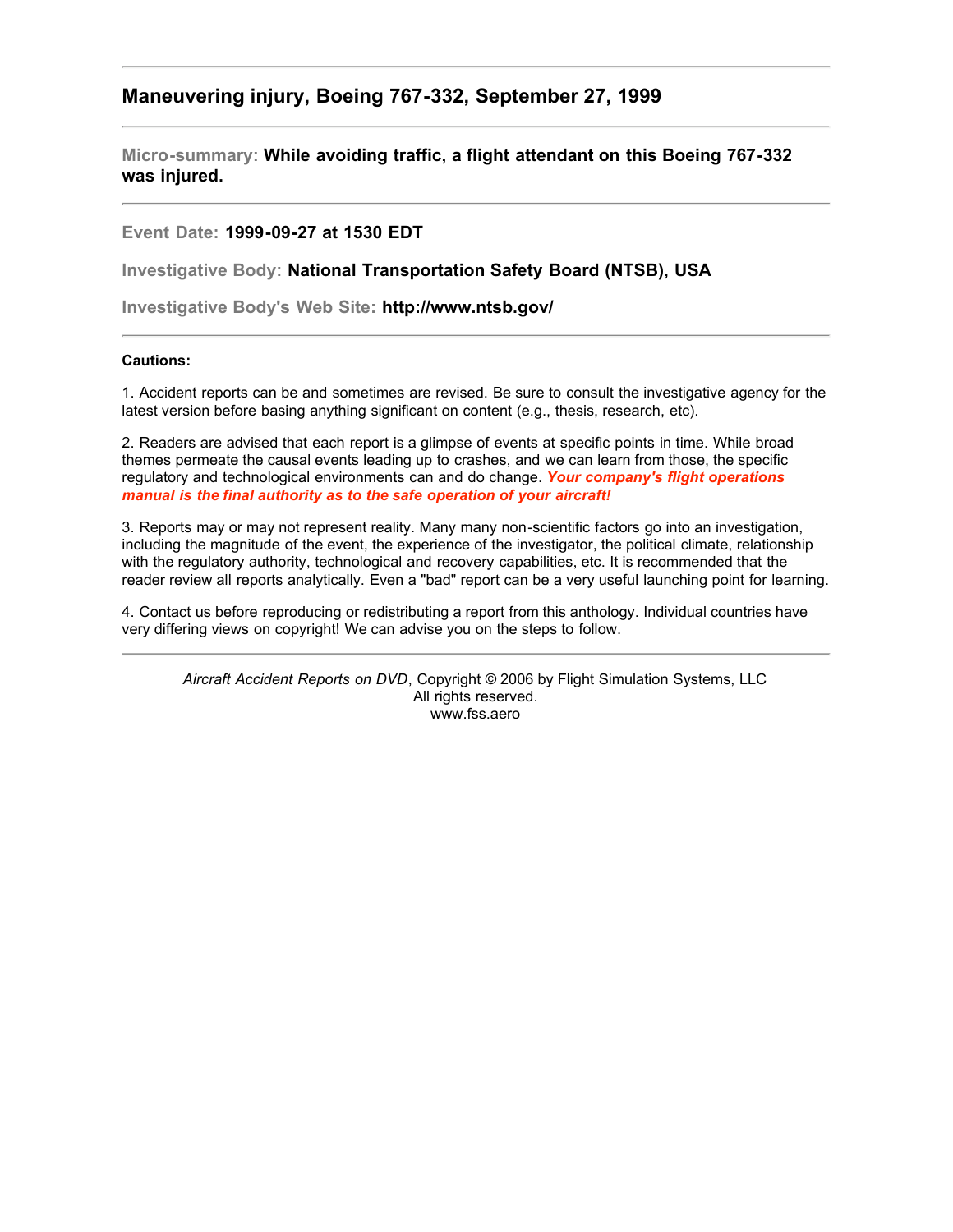| <b>NANSA</b><br>National Transportation Safety Board                                                                                                                                                                                                                                                                                                                                                                                                                                                                                                                                                                                                                                                                                                                                                                                                                                                                                                                                                                                                                                                                                                                                                                                                                                                                                                                                                                                                                                                                                                                                                                                                                                                                                                                                                                                                                                                                                                                                                                                                                                                                                                                                                                                                                                                                                                                                                                                                                                                                                                                                                                         |                                  | NTSB ID: MIA99LA272<br>Aircraft Registration Number: N196DN  |  |  |  |  |  |  |  |  |  |
|------------------------------------------------------------------------------------------------------------------------------------------------------------------------------------------------------------------------------------------------------------------------------------------------------------------------------------------------------------------------------------------------------------------------------------------------------------------------------------------------------------------------------------------------------------------------------------------------------------------------------------------------------------------------------------------------------------------------------------------------------------------------------------------------------------------------------------------------------------------------------------------------------------------------------------------------------------------------------------------------------------------------------------------------------------------------------------------------------------------------------------------------------------------------------------------------------------------------------------------------------------------------------------------------------------------------------------------------------------------------------------------------------------------------------------------------------------------------------------------------------------------------------------------------------------------------------------------------------------------------------------------------------------------------------------------------------------------------------------------------------------------------------------------------------------------------------------------------------------------------------------------------------------------------------------------------------------------------------------------------------------------------------------------------------------------------------------------------------------------------------------------------------------------------------------------------------------------------------------------------------------------------------------------------------------------------------------------------------------------------------------------------------------------------------------------------------------------------------------------------------------------------------------------------------------------------------------------------------------------------------|----------------------------------|--------------------------------------------------------------|--|--|--|--|--|--|--|--|--|
| <b>FACTUAL REPORT</b>                                                                                                                                                                                                                                                                                                                                                                                                                                                                                                                                                                                                                                                                                                                                                                                                                                                                                                                                                                                                                                                                                                                                                                                                                                                                                                                                                                                                                                                                                                                                                                                                                                                                                                                                                                                                                                                                                                                                                                                                                                                                                                                                                                                                                                                                                                                                                                                                                                                                                                                                                                                                        |                                  | Most Critical Injury: Serious<br>Occurrence Date: 09/27/1999 |  |  |  |  |  |  |  |  |  |
| AVIATION                                                                                                                                                                                                                                                                                                                                                                                                                                                                                                                                                                                                                                                                                                                                                                                                                                                                                                                                                                                                                                                                                                                                                                                                                                                                                                                                                                                                                                                                                                                                                                                                                                                                                                                                                                                                                                                                                                                                                                                                                                                                                                                                                                                                                                                                                                                                                                                                                                                                                                                                                                                                                     |                                  | Occurrence Type: Accident<br>Investigated By: NTSB           |  |  |  |  |  |  |  |  |  |
| Location/Time                                                                                                                                                                                                                                                                                                                                                                                                                                                                                                                                                                                                                                                                                                                                                                                                                                                                                                                                                                                                                                                                                                                                                                                                                                                                                                                                                                                                                                                                                                                                                                                                                                                                                                                                                                                                                                                                                                                                                                                                                                                                                                                                                                                                                                                                                                                                                                                                                                                                                                                                                                                                                |                                  |                                                              |  |  |  |  |  |  |  |  |  |
| Local Time<br>Time Zone<br><b>Nearest City/Place</b><br>Zip Code<br><b>State</b>                                                                                                                                                                                                                                                                                                                                                                                                                                                                                                                                                                                                                                                                                                                                                                                                                                                                                                                                                                                                                                                                                                                                                                                                                                                                                                                                                                                                                                                                                                                                                                                                                                                                                                                                                                                                                                                                                                                                                                                                                                                                                                                                                                                                                                                                                                                                                                                                                                                                                                                                             |                                  |                                                              |  |  |  |  |  |  |  |  |  |
| <b>ATLANTA</b>                                                                                                                                                                                                                                                                                                                                                                                                                                                                                                                                                                                                                                                                                                                                                                                                                                                                                                                                                                                                                                                                                                                                                                                                                                                                                                                                                                                                                                                                                                                                                                                                                                                                                                                                                                                                                                                                                                                                                                                                                                                                                                                                                                                                                                                                                                                                                                                                                                                                                                                                                                                                               | GA                               |                                                              |  |  |  |  |  |  |  |  |  |
| Distance From Landing Facility: 32<br>Direction From Airport: 45<br>Airport Proximity: Off Airport/Airstrip                                                                                                                                                                                                                                                                                                                                                                                                                                                                                                                                                                                                                                                                                                                                                                                                                                                                                                                                                                                                                                                                                                                                                                                                                                                                                                                                                                                                                                                                                                                                                                                                                                                                                                                                                                                                                                                                                                                                                                                                                                                                                                                                                                                                                                                                                                                                                                                                                                                                                                                  |                                  |                                                              |  |  |  |  |  |  |  |  |  |
| <b>Aircraft Information Summary</b>                                                                                                                                                                                                                                                                                                                                                                                                                                                                                                                                                                                                                                                                                                                                                                                                                                                                                                                                                                                                                                                                                                                                                                                                                                                                                                                                                                                                                                                                                                                                                                                                                                                                                                                                                                                                                                                                                                                                                                                                                                                                                                                                                                                                                                                                                                                                                                                                                                                                                                                                                                                          |                                  |                                                              |  |  |  |  |  |  |  |  |  |
| Model/Series<br>Aircraft Manufacturer<br>Type of Aircraft                                                                                                                                                                                                                                                                                                                                                                                                                                                                                                                                                                                                                                                                                                                                                                                                                                                                                                                                                                                                                                                                                                                                                                                                                                                                                                                                                                                                                                                                                                                                                                                                                                                                                                                                                                                                                                                                                                                                                                                                                                                                                                                                                                                                                                                                                                                                                                                                                                                                                                                                                                    |                                  |                                                              |  |  |  |  |  |  |  |  |  |
| Boeing<br>767-332<br>Airplane                                                                                                                                                                                                                                                                                                                                                                                                                                                                                                                                                                                                                                                                                                                                                                                                                                                                                                                                                                                                                                                                                                                                                                                                                                                                                                                                                                                                                                                                                                                                                                                                                                                                                                                                                                                                                                                                                                                                                                                                                                                                                                                                                                                                                                                                                                                                                                                                                                                                                                                                                                                                |                                  |                                                              |  |  |  |  |  |  |  |  |  |
| Sightseeing Flight: No                                                                                                                                                                                                                                                                                                                                                                                                                                                                                                                                                                                                                                                                                                                                                                                                                                                                                                                                                                                                                                                                                                                                                                                                                                                                                                                                                                                                                                                                                                                                                                                                                                                                                                                                                                                                                                                                                                                                                                                                                                                                                                                                                                                                                                                                                                                                                                                                                                                                                                                                                                                                       | Air Medical Transport Flight: No |                                                              |  |  |  |  |  |  |  |  |  |
| Narrative                                                                                                                                                                                                                                                                                                                                                                                                                                                                                                                                                                                                                                                                                                                                                                                                                                                                                                                                                                                                                                                                                                                                                                                                                                                                                                                                                                                                                                                                                                                                                                                                                                                                                                                                                                                                                                                                                                                                                                                                                                                                                                                                                                                                                                                                                                                                                                                                                                                                                                                                                                                                                    |                                  |                                                              |  |  |  |  |  |  |  |  |  |
| On September 27, 1999, about 1530 eastern daylight time, a Boeing 767-332, N196DN,<br>registered to and operated by Delta Air lines Inc., as DAL147, had a flight attendant sustain an<br>injury while on a Title 14 CFR Part 121 scheduled international passenger flight from Vienna,<br>Austria, to Atlanta, Georgia. Visual meteorological conditions prevailed in the area at the time,<br>and an instrument flight rules flight plan was filed. The airline transport-rated pilot, first<br>officer, reserve pilot, 8 flight attendants, and 199 passengers were not injured, but 1 flight<br>attendant received a serious injury. The flight originated from Vienna, the same day, about 1115.<br>The flightcrew stated that as they made the descent into the Atlanta area, they were on the<br>arrival with a clearance to cross Logan at 12,000 feet, and had asked air traffic control<br>Macey<br>for, and had received approval to deviate to avoid numerous cloud buildups. The aircraft was<br>(ATC)<br>heading 227 degrees, and the flight was being seqenced for runway 08, when the north arrivals<br>controller told them that they would be switched to the south runway, and to contact the approach<br>on 127.9. When the crew contacted the approach controller, they informed the controller<br>controller<br>that they were leveling at 12,000 feet, and the controller told them to turn to 180 degrees as soon<br>able. The approach controller told them shortly thereafter that traffic was at 11,000 feet.<br>The<br>as<br>crew noted the traffic on the TCAS, and that the traffic was climbing out of 11,000 feet and<br>rapidly approaching their altitude. The captain, the pilot flying, had begun the turn to a heading<br>of 180 degrees requested by the controller, when they received a traffic advisory from the TCAS<br>followed by the dot on the TCAS screen changing color to yellow. While in the turn, the<br>system,<br>captain disconnecting the autopilot to make a quicker turn to get away from the traffic, and as the<br>autopilot disconnected, the airplane pitched up and climbed about 200 feet. A flight attendant in<br>the aft end of the airplane sustained a serious injury during the maneuver. The flight crew never<br>received a resolution advisory from the TCAS, and never saw the traffic since they were in the<br>clouds at the time. The seat belt sign had been on for some time previously, and the no smoking<br>light had been cycled due to weather.<br>A review of the FAA transcript of communications revealed that at 1902:31 the Atlanta |                                  |                                                              |  |  |  |  |  |  |  |  |  |
| Approach Terminal Arrival - H (TARH) controller stated to DAL147 that the northbound traffic would<br>be leveling at 11,000 feet. At 1902:37 DAL147 responded saying that they had the traffic, and the<br>TAR-H controller then instructed DAL147 to maintain visual separation. This instruction from TARH<br>was given to DAL147 while the flight was in the clouds. At 1902:43 DAL147 said "okay he's<br>*(fourteen) he's on icas showing (garbled) turn right turn right." At 1903:12 DAL147 said to TARH,<br>"i thought you said he was at eleven." At 1903:18 TARH replied saying, "I thought they had<br>stopped him at eleven."<br>The FAA transcript of communications also revealed that at 1901:46 the traffic, a                                                                                                                                                                                                                                                                                                                                                                                                                                                                                                                                                                                                                                                                                                                                                                                                                                                                                                                                                                                                                                                                                                                                                                                                                                                                                                                                                                                                                                                                                                                                                                                                                                                                                                                                                                                                                                                                                                |                                  |                                                              |  |  |  |  |  |  |  |  |  |
| Continental Airlines flight (COA66), was climbing in the clouds, and had been cleared to 14,000<br>feet by Atlanta Departure Control (DRN).                                                                                                                                                                                                                                                                                                                                                                                                                                                                                                                                                                                                                                                                                                                                                                                                                                                                                                                                                                                                                                                                                                                                                                                                                                                                                                                                                                                                                                                                                                                                                                                                                                                                                                                                                                                                                                                                                                                                                                                                                                                                                                                                                                                                                                                                                                                                                                                                                                                                                  |                                  |                                                              |  |  |  |  |  |  |  |  |  |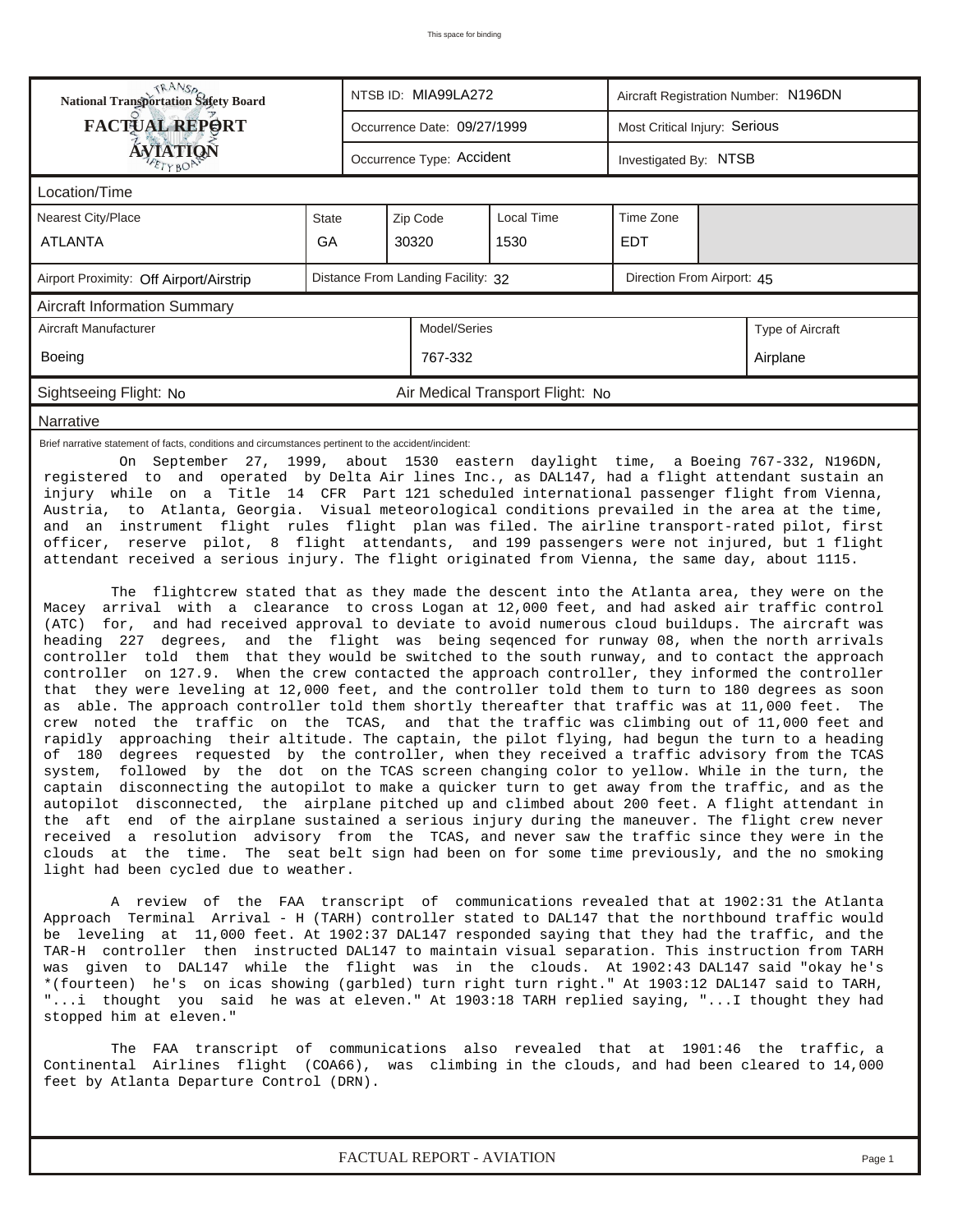| <b>National Transportation Safety Board</b>                                  |                                                        | NTSB ID: MIA99LA272                                   |                             |                           |            |  |                                      |                           |                     |  |               |  |  |
|------------------------------------------------------------------------------|--------------------------------------------------------|-------------------------------------------------------|-----------------------------|---------------------------|------------|--|--------------------------------------|---------------------------|---------------------|--|---------------|--|--|
| FACTUAL REPORT                                                               |                                                        |                                                       | Occurrence Date: 09/27/1999 |                           |            |  |                                      |                           |                     |  |               |  |  |
| <b>AVIATION</b>                                                              |                                                        |                                                       |                             | Occurrence Type: Accident |            |  |                                      |                           |                     |  |               |  |  |
| Landing Facility/Approach Information                                        |                                                        |                                                       |                             |                           |            |  |                                      |                           |                     |  |               |  |  |
| <b>Airport Name</b>                                                          |                                                        | Airport ID:                                           |                             | <b>Airport Elevation</b>  |            |  | Runway Used                          |                           | Runway Length       |  | Runway Width  |  |  |
|                                                                              |                                                        | 0<br>Ft. MSL                                          |                             |                           |            |  |                                      |                           |                     |  |               |  |  |
|                                                                              |                                                        |                                                       |                             |                           |            |  |                                      |                           |                     |  |               |  |  |
| Runway Surface Type:                                                         |                                                        |                                                       |                             |                           |            |  |                                      |                           |                     |  |               |  |  |
| Runway Surface Condition:                                                    |                                                        |                                                       |                             |                           |            |  |                                      |                           |                     |  |               |  |  |
| Type Instrument Approach:                                                    |                                                        |                                                       |                             |                           |            |  |                                      |                           |                     |  |               |  |  |
| VFR Approach/Landing:                                                        |                                                        |                                                       |                             |                           |            |  |                                      |                           |                     |  |               |  |  |
| Aircraft Information                                                         |                                                        |                                                       |                             |                           |            |  |                                      |                           |                     |  |               |  |  |
| Aircraft Manufacturer                                                        |                                                        |                                                       | Model/Series                |                           |            |  |                                      |                           |                     |  | Serial Number |  |  |
| Boeing                                                                       |                                                        |                                                       | 767-332<br>28453            |                           |            |  |                                      |                           |                     |  |               |  |  |
| Airworthiness Certificate(s): Transport                                      |                                                        |                                                       |                             |                           |            |  |                                      |                           |                     |  |               |  |  |
| Landing Gear Type: Retractable - Tricycle                                    |                                                        |                                                       |                             |                           |            |  |                                      |                           |                     |  |               |  |  |
| Homebuilt Aircraft? No<br>Number of Seats: 206                               |                                                        |                                                       | Certified Max Gross Wt.     |                           | 407000 LBS |  |                                      | Number of Engines: 2      |                     |  |               |  |  |
| Engine Type:<br>Turbo Fan                                                    | Engine Manufacturer:<br>Model/Series:<br>P&W<br>PW4060 |                                                       |                             |                           |            |  |                                      | Rated Power:<br>60000 LBS |                     |  |               |  |  |
| - Aircraft Inspection Information                                            |                                                        |                                                       |                             |                           |            |  |                                      |                           |                     |  |               |  |  |
| Type of Last Inspection                                                      |                                                        | Date of Last Inspection<br>Time Since Last Inspection |                             |                           |            |  |                                      |                           | Airframe Total Time |  |               |  |  |
| <b>Continuous Airworthiness</b>                                              |                                                        | 09/1999                                               |                             | 9755 Hours                |            |  | 9737 Hours                           |                           |                     |  |               |  |  |
| - Emergency Locator Transmitter (ELT) Information                            |                                                        |                                                       |                             |                           |            |  |                                      |                           |                     |  |               |  |  |
| ELT Installed?                                                               | <b>ELT Operated?</b>                                   |                                                       |                             |                           |            |  | ELT Aided in Locating Accident Site? |                           |                     |  |               |  |  |
| Owner/Operator Information                                                   |                                                        |                                                       |                             |                           |            |  |                                      |                           |                     |  |               |  |  |
| <b>Registered Aircraft Owner</b>                                             |                                                        | <b>Street Address</b><br>1020 DELTA BLVD.             |                             |                           |            |  |                                      |                           |                     |  |               |  |  |
| DELTA AIRLINES INC.                                                          | State<br>City                                          |                                                       |                             |                           |            |  |                                      |                           | Zip Code            |  |               |  |  |
|                                                                              | <b>ATLANTA</b><br>GA<br>30320                          |                                                       |                             |                           |            |  |                                      |                           |                     |  |               |  |  |
| Operator of Aircraft                                                         | <b>Street Address</b><br>Same as Reg'd Aircraft Owner  |                                                       |                             |                           |            |  |                                      |                           |                     |  |               |  |  |
| Same as Reg'd Aircraft Owner                                                 | <b>State</b><br>City                                   |                                                       |                             |                           |            |  |                                      | Zip Code                  |                     |  |               |  |  |
|                                                                              |                                                        |                                                       |                             |                           |            |  |                                      |                           |                     |  |               |  |  |
| Operator Designator Code: DALA<br>Operator Does Business As: DELTA AIRLINES  |                                                        |                                                       |                             |                           |            |  |                                      |                           |                     |  |               |  |  |
| - Type of U.S. Certificate(s) Held:                                          |                                                        |                                                       |                             |                           |            |  |                                      |                           |                     |  |               |  |  |
| Air Carrier Operating Certificate(s): Flag Carrier/Domestic                  |                                                        |                                                       |                             |                           |            |  |                                      |                           |                     |  |               |  |  |
| Operating Certificate:                                                       | Operator Certificate:                                  |                                                       |                             |                           |            |  |                                      |                           |                     |  |               |  |  |
| Regulation Flight Conducted Under: Part 121: Air Carrier                     |                                                        |                                                       |                             |                           |            |  |                                      |                           |                     |  |               |  |  |
| Type of Flight Operation Conducted: Scheduled; International; Passenger Only |                                                        |                                                       |                             |                           |            |  |                                      |                           |                     |  |               |  |  |
| FACTUAL REPORT - AVIATION<br>Page 2                                          |                                                        |                                                       |                             |                           |            |  |                                      |                           |                     |  |               |  |  |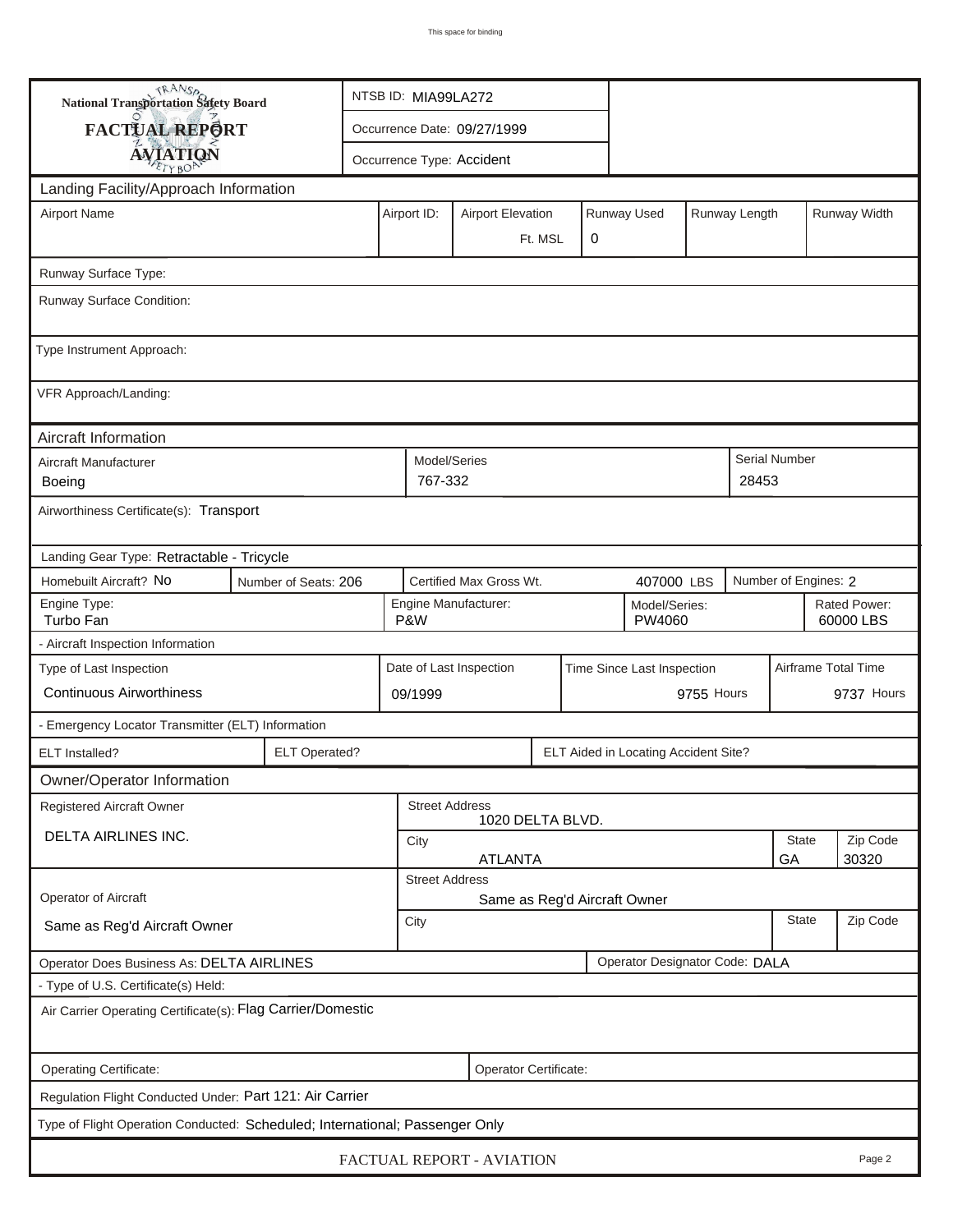|                                                                                | TRANSA<br><b>National Transportation Safety Board</b>                                      |         |                        |                           |                         |       |                                                   |                                    |                                        |                    |            |                |        |                     |
|--------------------------------------------------------------------------------|--------------------------------------------------------------------------------------------|---------|------------------------|---------------------------|-------------------------|-------|---------------------------------------------------|------------------------------------|----------------------------------------|--------------------|------------|----------------|--------|---------------------|
| FACTUAL REPORT<br>Occurrence Date: 09/27/1999                                  |                                                                                            |         |                        |                           |                         |       |                                                   |                                    |                                        |                    |            |                |        |                     |
| <b>AVIATION</b><br>Occurrence Type: Accident                                   |                                                                                            |         |                        |                           |                         |       |                                                   |                                    |                                        |                    |            |                |        |                     |
|                                                                                | <b>First Pilot Information</b>                                                             |         |                        |                           |                         |       |                                                   |                                    |                                        |                    |            |                |        |                     |
| City<br><b>State</b><br>Date of Birth<br>Name<br>Age                           |                                                                                            |         |                        |                           |                         |       |                                                   |                                    |                                        |                    |            |                |        |                     |
| On File                                                                        | On File<br>On File                                                                         |         |                        |                           |                         |       | On File                                           | 58                                 |                                        |                    |            |                |        |                     |
|                                                                                |                                                                                            |         |                        |                           |                         |       |                                                   |                                    |                                        |                    |            |                |        |                     |
| Sex: M                                                                         | Seat Occupied: Left<br>Principal Profession: Civilian Pilot<br>Certificate Number: On File |         |                        |                           |                         |       |                                                   |                                    |                                        |                    |            |                |        |                     |
| Airline Transport<br>Certificate(s):                                           |                                                                                            |         |                        |                           |                         |       |                                                   |                                    |                                        |                    |            |                |        |                     |
| Airplane Rating(s):<br>Multi-engine Land                                       |                                                                                            |         |                        |                           |                         |       |                                                   |                                    |                                        |                    |            |                |        |                     |
| Rotorcraft/Glider/LTA: None                                                    |                                                                                            |         |                        |                           |                         |       |                                                   |                                    |                                        |                    |            |                |        |                     |
|                                                                                | Instrument Rating(s):<br>Airplane                                                          |         |                        |                           |                         |       |                                                   |                                    |                                        |                    |            |                |        |                     |
| None<br>Instructor Rating(s):                                                  |                                                                                            |         |                        |                           |                         |       |                                                   |                                    |                                        |                    |            |                |        |                     |
|                                                                                | Type Rating/Endorsement for Accident/Incident Aircraft? Yes                                |         |                        |                           |                         |       |                                                   |                                    | <b>Current Biennial Flight Review?</b> |                    |            |                |        |                     |
| Medical Cert.: Class 1<br>Medical Cert. Status: Valid Medical--no waivers/lim. |                                                                                            |         |                        |                           |                         |       |                                                   | Date of Last Medical Exam: 08/1999 |                                        |                    |            |                |        |                     |
|                                                                                |                                                                                            |         |                        |                           |                         |       |                                                   |                                    |                                        |                    |            |                |        |                     |
| - Flight Time Matrix                                                           |                                                                                            | All A/C | This Make<br>and Model | Airplane<br>Single Engine | Airplane<br>Mult-Engine | Night |                                                   | Actual                             | Instrument                             | Simulated          | Rotorcraft |                | Glider | Lighter<br>Than Air |
| <b>Total Time</b>                                                              | 4561<br>19000                                                                              |         |                        |                           |                         |       |                                                   |                                    |                                        |                    |            |                |        |                     |
|                                                                                | Pilot In Command(PIC)                                                                      |         |                        |                           |                         |       |                                                   |                                    |                                        |                    |            |                |        |                     |
| Instructor                                                                     |                                                                                            |         |                        |                           |                         |       |                                                   |                                    |                                        |                    |            |                |        |                     |
| Last 90 Days                                                                   |                                                                                            | 202     | 202                    |                           |                         |       |                                                   |                                    |                                        |                    |            |                |        |                     |
| Last 30 Days                                                                   |                                                                                            |         |                        |                           |                         |       |                                                   |                                    |                                        |                    |            |                |        |                     |
| Last 24 Hours                                                                  |                                                                                            |         |                        |                           |                         |       | <b>Toxicology Performed?</b><br>Second Pilot? Yes |                                    |                                        |                    |            |                |        |                     |
| Seatbelt Used? Yes<br>Shoulder Harness Used? Yes                               |                                                                                            |         |                        |                           |                         |       |                                                   |                                    |                                        |                    |            |                |        |                     |
|                                                                                |                                                                                            |         |                        |                           |                         |       |                                                   |                                    |                                        |                    |            |                |        |                     |
| Flight Plan/Itinerary                                                          |                                                                                            |         |                        |                           |                         |       |                                                   |                                    |                                        |                    |            |                |        |                     |
|                                                                                | Type of Flight Plan Filed: IFR                                                             |         |                        |                           |                         |       |                                                   |                                    |                                        |                    |            |                |        |                     |
| Departure Point                                                                |                                                                                            |         |                        |                           |                         |       |                                                   | <b>State</b>                       |                                        | Airport Identifier |            | Departure Time |        | Time Zone           |
| VIENNA/AUSTRIA                                                                 |                                                                                            |         |                        |                           |                         |       |                                                   | OF                                 |                                        | VIE                |            | 1115           |        | <b>GMT</b>          |
| Destination                                                                    |                                                                                            |         |                        |                           |                         |       |                                                   | <b>State</b>                       |                                        | Airport Identifier |            |                |        |                     |
| GA<br><b>ATLANTA</b>                                                           |                                                                                            |         |                        |                           |                         |       |                                                   |                                    | <b>ATL</b>                             |                    |            |                |        |                     |
| Type of Clearance: IFR                                                         |                                                                                            |         |                        |                           |                         |       |                                                   |                                    |                                        |                    |            |                |        |                     |
| Type of Airspace: Class B                                                      |                                                                                            |         |                        |                           |                         |       |                                                   |                                    |                                        |                    |            |                |        |                     |
|                                                                                | Weather Information                                                                        |         |                        |                           |                         |       |                                                   |                                    |                                        |                    |            |                |        |                     |
| Source of Briefing:                                                            | Company                                                                                    |         |                        |                           |                         |       |                                                   |                                    |                                        |                    |            |                |        |                     |
|                                                                                |                                                                                            |         |                        |                           |                         |       |                                                   |                                    |                                        |                    |            |                |        |                     |
| Method of Briefing:                                                            |                                                                                            |         |                        |                           |                         |       |                                                   |                                    |                                        |                    |            |                |        |                     |
|                                                                                | FACTUAL REPORT - AVIATION<br>Page 3                                                        |         |                        |                           |                         |       |                                                   |                                    |                                        |                    |            |                |        |                     |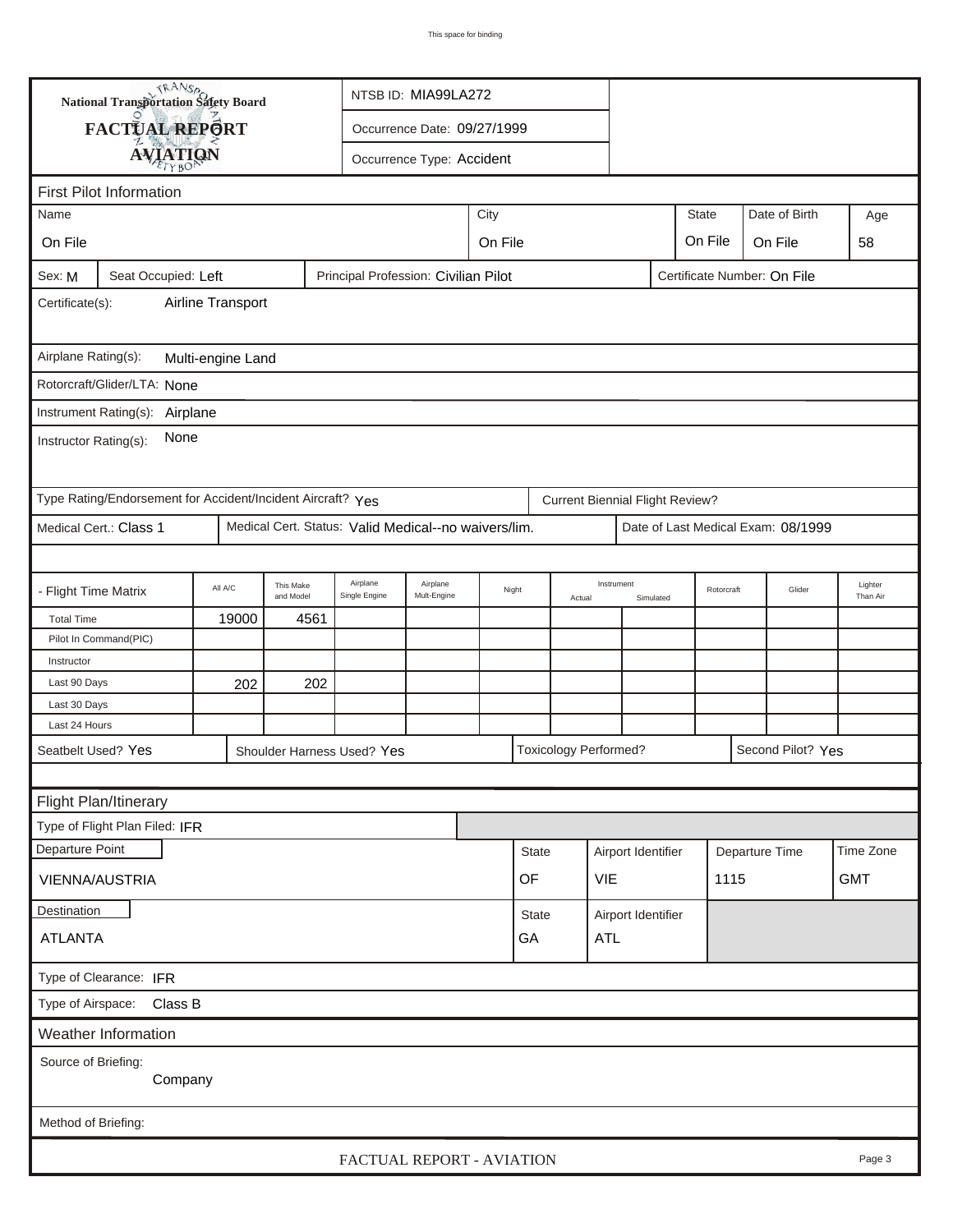| FACTUAL REPORT<br>Occurrence Date: 09/27/1999<br><b>AVIATION</b><br>Occurrence Type: Accident<br>Weather Information<br>WOF ID<br><b>WOF Elevation</b><br><b>Observation Time</b><br>Time Zone<br>WOF Distance From Accident Site<br>Direction From Accident Site<br>225 Deg. Mag.<br>1600<br><b>EDT</b><br>1026 Ft. MSL<br><b>32 NM</b><br><b>ATL</b><br>2000 Ft. AGL<br>Sky/Lowest Cloud Condition: Scattered<br>Condition of Light: Day<br>6500 Ft. AGL<br>Lowest Ceiling: Broken<br>10<br><b>SM</b><br>Altimeter:<br>30.00<br>Visibility:<br>25 °C<br>Dew Point:<br>21 °C<br>Wind Direction: 140<br>Temperature:<br>Density Altitude:<br>2300<br>Wind Speed: 3<br>Gusts:<br>Weather Condtions at Accident Site: Instrument Conditions<br>Visibility (RVR):<br>Visibility (RVV)<br>$\pmb{0}$<br>0<br>Ft.<br>SM<br>Intensity of Precipitation: Unknown<br>Restrictions to Visibility: None<br>None<br>Type of Precipitation:<br><b>Accident Information</b><br>Aircraft Damage: None<br>Aircraft Fire: None<br>Aircraft Explosion None<br>Classification: U.S. Registered/U.S. Soil<br><b>TOTAL</b><br>- Injury Summary Matrix<br>Fatal<br>Serious<br>Minor<br>None<br><b>First Pilot</b><br>1<br>Second Pilot<br>$\mathbf 1$<br><b>Student Pilot</b><br>Flight Instructor<br><b>Check Pilot</b><br><b>Flight Engineer</b><br>8<br>9<br>Cabin Attendants<br>1<br>Other Crew<br>1<br>Passengers<br>190<br>190 |  | <b>National Transportation Safety Board</b> |  | NTSB ID: MIA99LA272 |  |  |                           |     |  |     |     |  |  |        |
|----------------------------------------------------------------------------------------------------------------------------------------------------------------------------------------------------------------------------------------------------------------------------------------------------------------------------------------------------------------------------------------------------------------------------------------------------------------------------------------------------------------------------------------------------------------------------------------------------------------------------------------------------------------------------------------------------------------------------------------------------------------------------------------------------------------------------------------------------------------------------------------------------------------------------------------------------------------------------------------------------------------------------------------------------------------------------------------------------------------------------------------------------------------------------------------------------------------------------------------------------------------------------------------------------------------------------------------------------------------------------------------------------------------|--|---------------------------------------------|--|---------------------|--|--|---------------------------|-----|--|-----|-----|--|--|--------|
|                                                                                                                                                                                                                                                                                                                                                                                                                                                                                                                                                                                                                                                                                                                                                                                                                                                                                                                                                                                                                                                                                                                                                                                                                                                                                                                                                                                                                |  |                                             |  |                     |  |  |                           |     |  |     |     |  |  |        |
|                                                                                                                                                                                                                                                                                                                                                                                                                                                                                                                                                                                                                                                                                                                                                                                                                                                                                                                                                                                                                                                                                                                                                                                                                                                                                                                                                                                                                |  |                                             |  |                     |  |  |                           |     |  |     |     |  |  |        |
|                                                                                                                                                                                                                                                                                                                                                                                                                                                                                                                                                                                                                                                                                                                                                                                                                                                                                                                                                                                                                                                                                                                                                                                                                                                                                                                                                                                                                |  |                                             |  |                     |  |  |                           |     |  |     |     |  |  |        |
|                                                                                                                                                                                                                                                                                                                                                                                                                                                                                                                                                                                                                                                                                                                                                                                                                                                                                                                                                                                                                                                                                                                                                                                                                                                                                                                                                                                                                |  |                                             |  |                     |  |  |                           |     |  |     |     |  |  |        |
|                                                                                                                                                                                                                                                                                                                                                                                                                                                                                                                                                                                                                                                                                                                                                                                                                                                                                                                                                                                                                                                                                                                                                                                                                                                                                                                                                                                                                |  |                                             |  |                     |  |  |                           |     |  |     |     |  |  |        |
|                                                                                                                                                                                                                                                                                                                                                                                                                                                                                                                                                                                                                                                                                                                                                                                                                                                                                                                                                                                                                                                                                                                                                                                                                                                                                                                                                                                                                |  |                                             |  |                     |  |  |                           |     |  |     |     |  |  |        |
|                                                                                                                                                                                                                                                                                                                                                                                                                                                                                                                                                                                                                                                                                                                                                                                                                                                                                                                                                                                                                                                                                                                                                                                                                                                                                                                                                                                                                |  |                                             |  |                     |  |  |                           |     |  |     |     |  |  |        |
|                                                                                                                                                                                                                                                                                                                                                                                                                                                                                                                                                                                                                                                                                                                                                                                                                                                                                                                                                                                                                                                                                                                                                                                                                                                                                                                                                                                                                |  |                                             |  |                     |  |  |                           |     |  |     | "Hg |  |  |        |
|                                                                                                                                                                                                                                                                                                                                                                                                                                                                                                                                                                                                                                                                                                                                                                                                                                                                                                                                                                                                                                                                                                                                                                                                                                                                                                                                                                                                                |  |                                             |  |                     |  |  |                           |     |  | Ft. |     |  |  |        |
|                                                                                                                                                                                                                                                                                                                                                                                                                                                                                                                                                                                                                                                                                                                                                                                                                                                                                                                                                                                                                                                                                                                                                                                                                                                                                                                                                                                                                |  |                                             |  |                     |  |  |                           |     |  |     |     |  |  |        |
|                                                                                                                                                                                                                                                                                                                                                                                                                                                                                                                                                                                                                                                                                                                                                                                                                                                                                                                                                                                                                                                                                                                                                                                                                                                                                                                                                                                                                |  |                                             |  |                     |  |  |                           |     |  |     |     |  |  |        |
|                                                                                                                                                                                                                                                                                                                                                                                                                                                                                                                                                                                                                                                                                                                                                                                                                                                                                                                                                                                                                                                                                                                                                                                                                                                                                                                                                                                                                |  |                                             |  |                     |  |  |                           |     |  |     |     |  |  |        |
|                                                                                                                                                                                                                                                                                                                                                                                                                                                                                                                                                                                                                                                                                                                                                                                                                                                                                                                                                                                                                                                                                                                                                                                                                                                                                                                                                                                                                |  |                                             |  |                     |  |  |                           |     |  |     |     |  |  |        |
|                                                                                                                                                                                                                                                                                                                                                                                                                                                                                                                                                                                                                                                                                                                                                                                                                                                                                                                                                                                                                                                                                                                                                                                                                                                                                                                                                                                                                |  |                                             |  |                     |  |  |                           |     |  |     |     |  |  |        |
|                                                                                                                                                                                                                                                                                                                                                                                                                                                                                                                                                                                                                                                                                                                                                                                                                                                                                                                                                                                                                                                                                                                                                                                                                                                                                                                                                                                                                |  |                                             |  |                     |  |  |                           |     |  |     |     |  |  |        |
|                                                                                                                                                                                                                                                                                                                                                                                                                                                                                                                                                                                                                                                                                                                                                                                                                                                                                                                                                                                                                                                                                                                                                                                                                                                                                                                                                                                                                |  |                                             |  |                     |  |  |                           |     |  |     |     |  |  |        |
|                                                                                                                                                                                                                                                                                                                                                                                                                                                                                                                                                                                                                                                                                                                                                                                                                                                                                                                                                                                                                                                                                                                                                                                                                                                                                                                                                                                                                |  |                                             |  |                     |  |  |                           |     |  |     |     |  |  |        |
|                                                                                                                                                                                                                                                                                                                                                                                                                                                                                                                                                                                                                                                                                                                                                                                                                                                                                                                                                                                                                                                                                                                                                                                                                                                                                                                                                                                                                |  |                                             |  |                     |  |  |                           |     |  |     |     |  |  |        |
|                                                                                                                                                                                                                                                                                                                                                                                                                                                                                                                                                                                                                                                                                                                                                                                                                                                                                                                                                                                                                                                                                                                                                                                                                                                                                                                                                                                                                |  |                                             |  |                     |  |  |                           |     |  |     |     |  |  |        |
|                                                                                                                                                                                                                                                                                                                                                                                                                                                                                                                                                                                                                                                                                                                                                                                                                                                                                                                                                                                                                                                                                                                                                                                                                                                                                                                                                                                                                |  |                                             |  |                     |  |  |                           |     |  |     |     |  |  |        |
|                                                                                                                                                                                                                                                                                                                                                                                                                                                                                                                                                                                                                                                                                                                                                                                                                                                                                                                                                                                                                                                                                                                                                                                                                                                                                                                                                                                                                |  |                                             |  |                     |  |  |                           |     |  |     |     |  |  |        |
|                                                                                                                                                                                                                                                                                                                                                                                                                                                                                                                                                                                                                                                                                                                                                                                                                                                                                                                                                                                                                                                                                                                                                                                                                                                                                                                                                                                                                |  |                                             |  |                     |  |  |                           |     |  |     |     |  |  |        |
|                                                                                                                                                                                                                                                                                                                                                                                                                                                                                                                                                                                                                                                                                                                                                                                                                                                                                                                                                                                                                                                                                                                                                                                                                                                                                                                                                                                                                |  |                                             |  |                     |  |  |                           |     |  |     |     |  |  |        |
|                                                                                                                                                                                                                                                                                                                                                                                                                                                                                                                                                                                                                                                                                                                                                                                                                                                                                                                                                                                                                                                                                                                                                                                                                                                                                                                                                                                                                |  |                                             |  |                     |  |  |                           |     |  |     |     |  |  |        |
|                                                                                                                                                                                                                                                                                                                                                                                                                                                                                                                                                                                                                                                                                                                                                                                                                                                                                                                                                                                                                                                                                                                                                                                                                                                                                                                                                                                                                |  |                                             |  |                     |  |  |                           |     |  |     |     |  |  |        |
|                                                                                                                                                                                                                                                                                                                                                                                                                                                                                                                                                                                                                                                                                                                                                                                                                                                                                                                                                                                                                                                                                                                                                                                                                                                                                                                                                                                                                |  |                                             |  |                     |  |  |                           |     |  |     |     |  |  |        |
|                                                                                                                                                                                                                                                                                                                                                                                                                                                                                                                                                                                                                                                                                                                                                                                                                                                                                                                                                                                                                                                                                                                                                                                                                                                                                                                                                                                                                |  |                                             |  |                     |  |  |                           |     |  |     |     |  |  |        |
|                                                                                                                                                                                                                                                                                                                                                                                                                                                                                                                                                                                                                                                                                                                                                                                                                                                                                                                                                                                                                                                                                                                                                                                                                                                                                                                                                                                                                |  |                                             |  |                     |  |  |                           |     |  |     |     |  |  |        |
| - TOTAL ABOARD -                                                                                                                                                                                                                                                                                                                                                                                                                                                                                                                                                                                                                                                                                                                                                                                                                                                                                                                                                                                                                                                                                                                                                                                                                                                                                                                                                                                               |  |                                             |  | $\mathbf{1}$        |  |  | 201                       | 202 |  |     |     |  |  |        |
| Other Ground<br>0<br>0<br>0<br>0                                                                                                                                                                                                                                                                                                                                                                                                                                                                                                                                                                                                                                                                                                                                                                                                                                                                                                                                                                                                                                                                                                                                                                                                                                                                                                                                                                               |  |                                             |  |                     |  |  |                           |     |  |     |     |  |  |        |
| - GRAND TOTAL -<br>$\mathbf 0$<br>1<br>0<br>201<br>202                                                                                                                                                                                                                                                                                                                                                                                                                                                                                                                                                                                                                                                                                                                                                                                                                                                                                                                                                                                                                                                                                                                                                                                                                                                                                                                                                         |  |                                             |  |                     |  |  |                           |     |  |     |     |  |  |        |
|                                                                                                                                                                                                                                                                                                                                                                                                                                                                                                                                                                                                                                                                                                                                                                                                                                                                                                                                                                                                                                                                                                                                                                                                                                                                                                                                                                                                                |  |                                             |  |                     |  |  | FACTUAL REPORT - AVIATION |     |  |     |     |  |  | Page 4 |